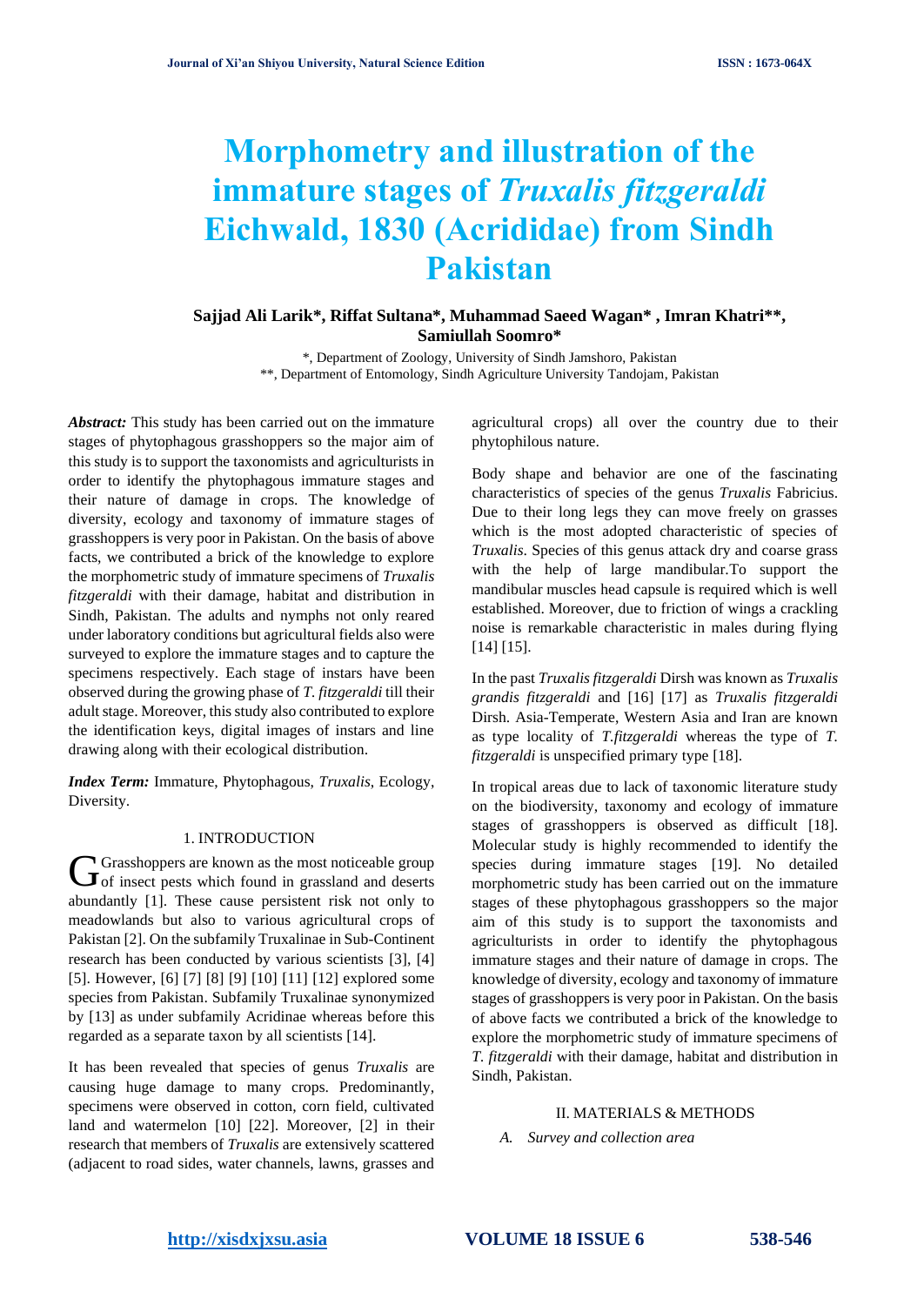Survey were carried out in the months of March to September during the years 2013 to 2017. Scientific insect hand net (50 cms length) was the primary method of collection along with hand picking where necessary. The specimens of *T. fitzgeraldi* with different stages of instars were captured from cultivated land crops, edge of fields and water channels i.e. maize, wheat, alfalfa, vegetables, millet, grasses, berseem and sorghum.

#### *B. Killing, preservation and rearing*

Specimens were brought to EBCR Lab in order to kill and preserve. On the other hand some mature couples of specimens of *T. fitzgeraldi* were reared in scientific cadge to take the morphometric measurements of instars. Killing, preservation and rearing methods were followed by slight modification [17] [20] [21].

#### *C. Identification and morphometry of hopper*

Stereoscopic dissecting binocular microscope (SDBM) was used to identify the hoppers stages. Ocular squire graph (2X) and vernier caliper were used to take the measurement of body parts of  $1<sup>st</sup>$  to  $2<sup>nd</sup>$  instars / hopper and  $3<sup>rd</sup>$  to  $5<sup>th</sup>$ respectively. Moreover, compound microscope was used to count the segments of antennae. Millimeter (mm) scale was used to measure all parts.

#### *D. Sorting out of different hopper stages*

The stock culture collected from the various field was transferred into EBCR lab and sorted out into different nymphal stages by using magnifying glass.

#### III. RESULTS AND DISCUSSION

### E. *TRUXALIS FITZGERALDI* DIRSH, 1951

#### 1) DESCRIPTION

Medium size body colour is greenish brown. Antennae sword shaped and bigger than head. Anterior part of head fastigium of vertex is thin or narrow and at side it is upwarded and having median carinae on whole portion of pronotum. Dorso-ventrally tegmina greenish in color while at the middle brown line runs completely over anterior and posterior side along with whitish dots like color present on tegmina. At the basal side hind wings are reddish. Cerci conical and hairy. Tip of abdominal portion was upward and erected.

#### 2) COLORATION

Green brownish body in color. Having greenish tegmina brownish bands runs from anterior to posterior portion. At basal side wings were pale reddish while cerci dusty brown.

# 3) COMPARATIVE NOTE

Wagan [22] studies this species from various districts i-e Sukkur, Larkana and Sanghar while from Dadu it was captured in bulk quantity. The species similar to *Truxalis grandis* Klug with upper wing thin and blurred speculum, which small in size, much circular apex of fastigium of vertex. In Popov [22] in my point of view, this species was distinct because of its short size.

### 4) DESCRIPTION OF IMMATURE STAGES OF *TRUXALIS FITZGERALDI* DIRSH, 1951

#### 1 st INSTAR

Antennae ensiform with first 4 segments larger than others, fastigium of vertex consistently produced before eye broad laminate and truncate at the apex. Pronotum parallel possess posterior sulcus and posterior margin bilobed semicircular. Wing pads were not appeared.

#### 2<sup>nd</sup> INSTAR

Antennae ensiform with 12 segments. First antennal segment was extra-large. Pronotum divergent towards metazona, tactiform, prozona larger than metazona. Posterior margin of pronotum flat, supra-anal plate profuse at basal part and somewhat thinning towards apex.

#### 3 rd INSTAR

Antennae ensiform with 15 segments. Pronotum divergent towards metazona, tactiform, posterior margin of pronotum obtusely rounded. Wing pads were directed down wards. Supra-anal plate wide at basal part and somewhat thinning towards apex.

#### 4 TH INSTAR

Antennae ensiform with 17 segments. Median carinae of pronotum in cut by posterior sulcus, pronotum disk truncate. Wing pads directed up wards up to middle of 2nd abdominal segment. Supra anal plate elongated and leaf like.

#### 5 TH INSTAR

Antennae ensiform with  $18$  segments.  $3<sup>rd</sup>$  segment is broader in length and width. Fastigium of vertex truncate inwards. Median carinae of pronotum cut by posterior sulcus. Wing pads directed up wards up to margin of 2<sup>nd</sup> abdominal segment.

Note: Occurrence of this species both immatures and mature has been shown in Table 3.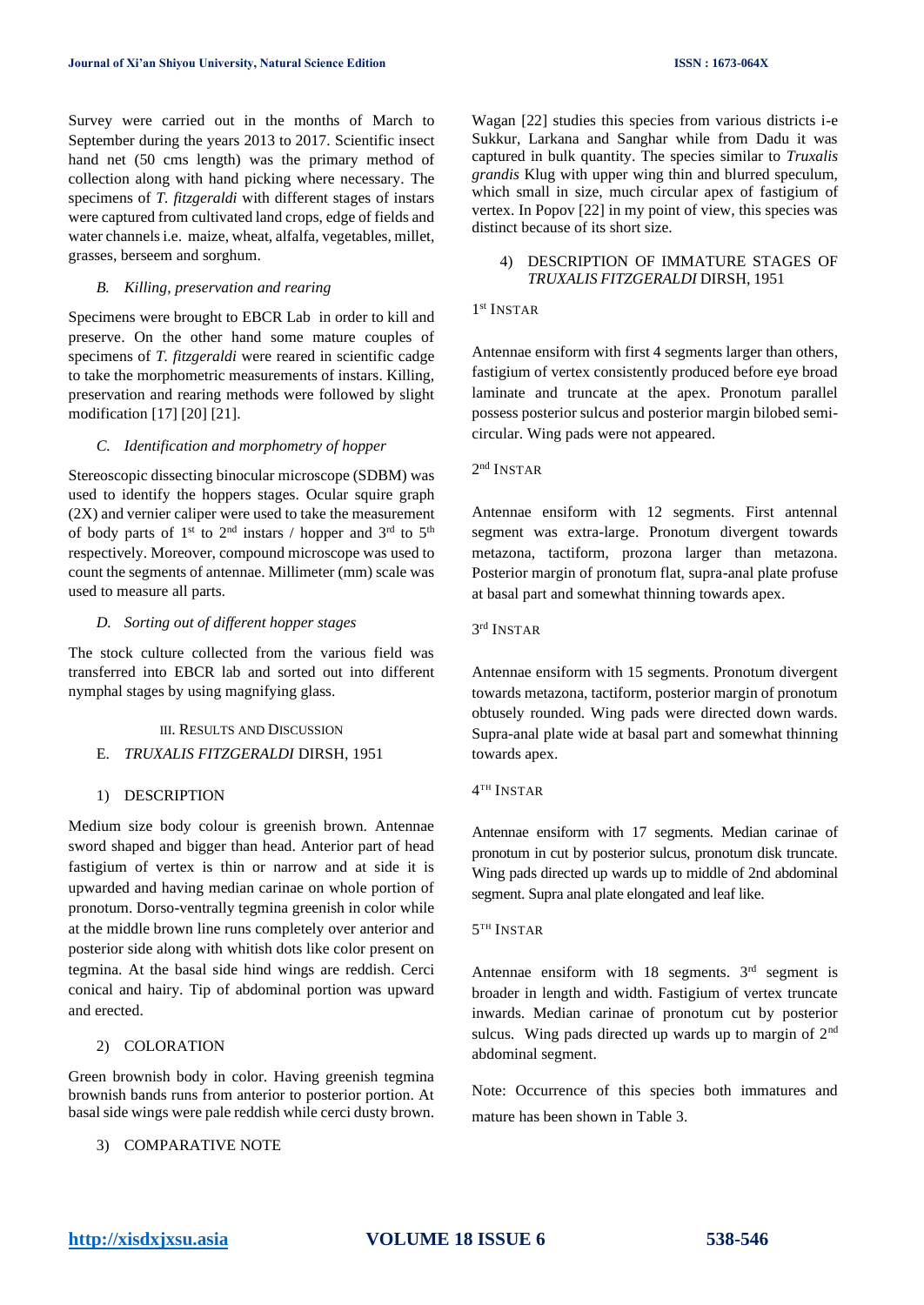

1 ST instar 2







 $3<sup>RD</sup>$  instar 4







 $5<sup>TH</sup>$  instar **Figure 1: Various developmental stages of** *T. fitzgeraldi*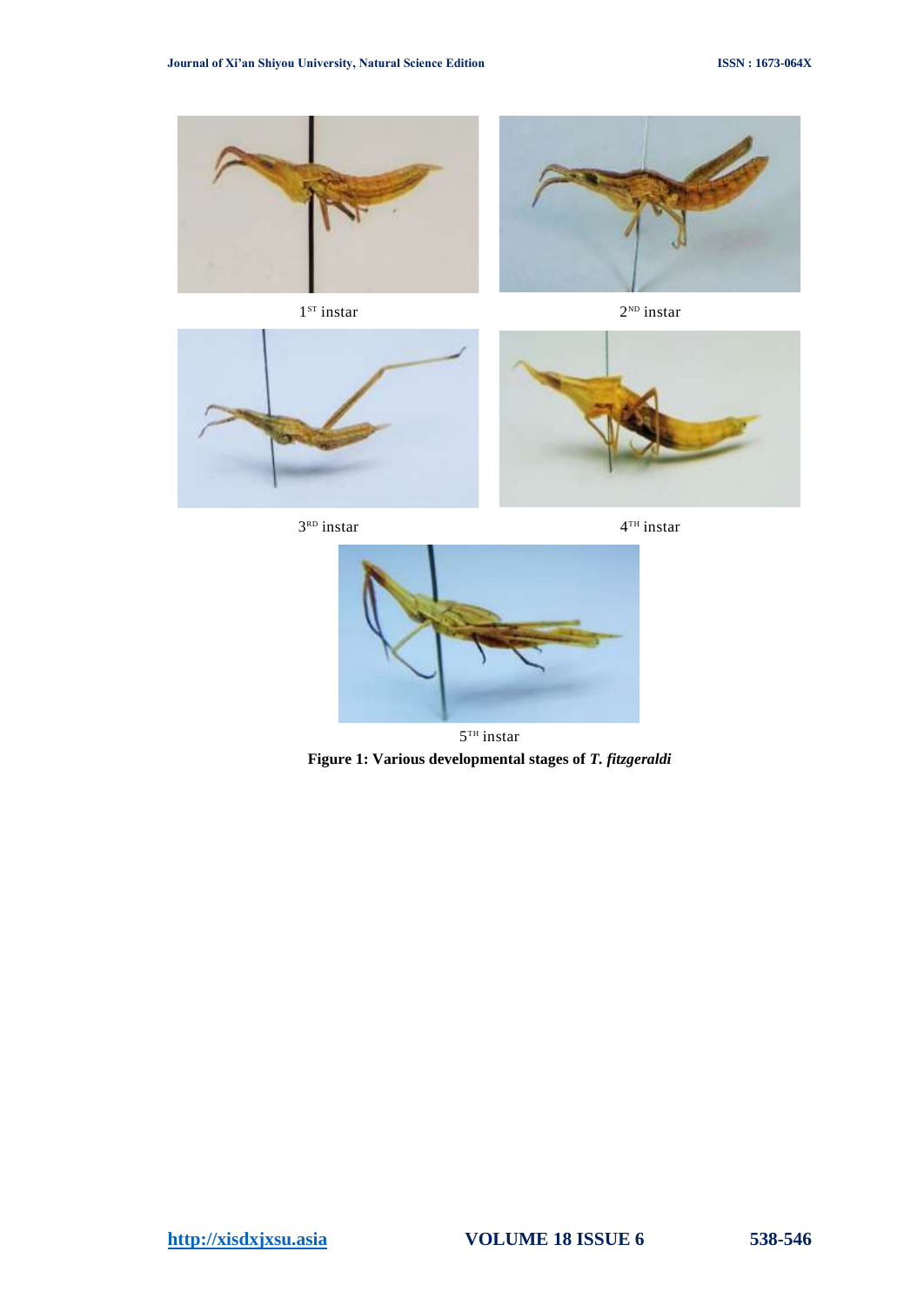

**Figure 2: (a-e) Development of wings pads in various instars of** *T.fitzgeraldi* **(First to fifth instar)**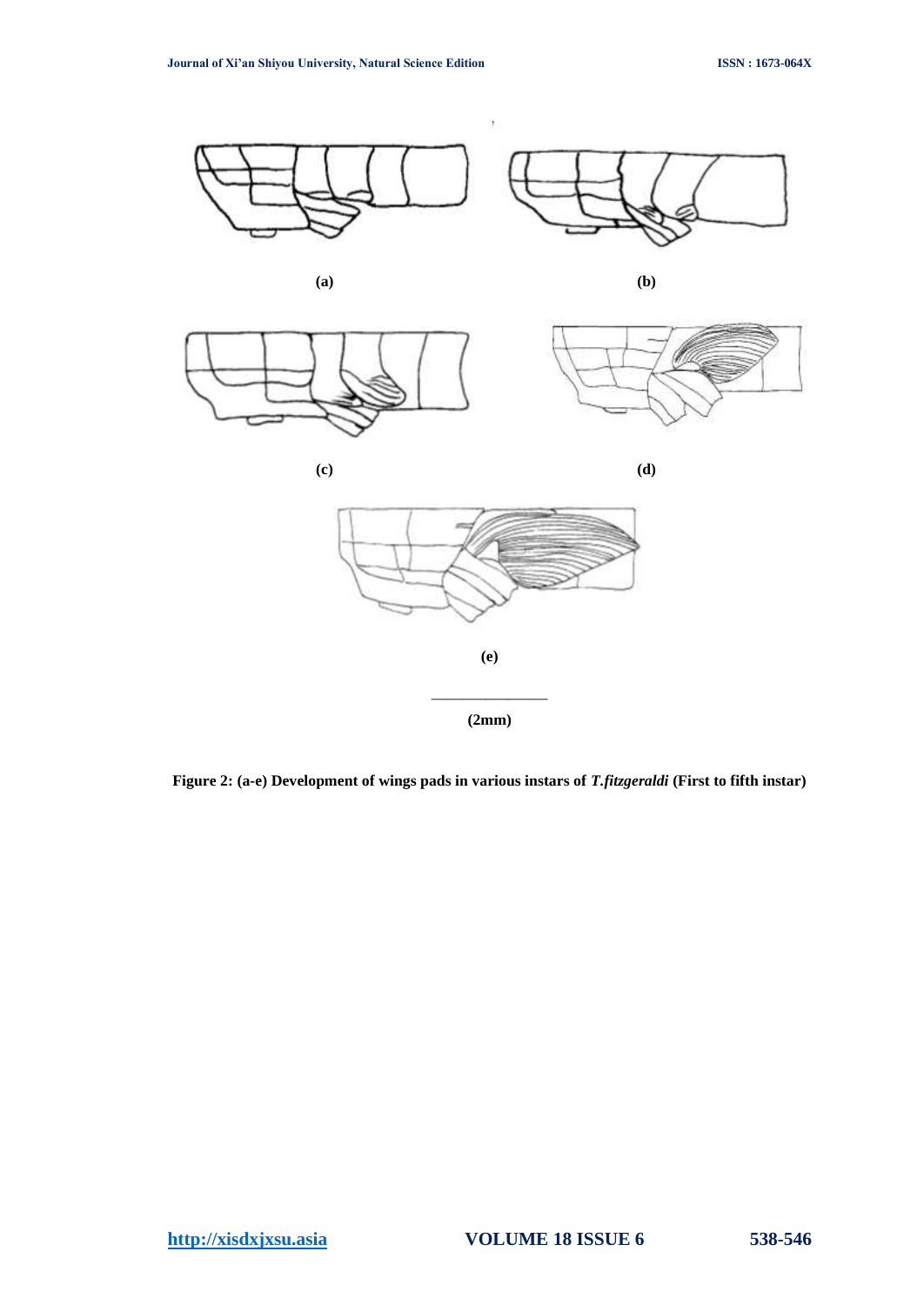| $\mathbf{1}$             | Pronotum parallel having posterior sulcus and posterior margin bilobed semi-                                                                                 | $1st$ instar |
|--------------------------|--------------------------------------------------------------------------------------------------------------------------------------------------------------|--------------|
|                          | Pronotum divergent towards metazona, tactiform, prozona larger than metazona.                                                                                | $2nd$ instar |
| 2                        | Pronotum divergent towards metazona, tactiform, posterior margin of pronotum<br>obtusely rounded. Wing pads sharp thick lines appear and directed down wards | $3rd$ instar |
|                          |                                                                                                                                                              | 3            |
| 3                        | Antennae ensiform with 17 segments. Wing pads directed up wards up to middle                                                                                 | $4th$ instar |
| $\overline{\phantom{a}}$ | Antennae ensiform with 18 segments. Wing pads directed up wards up to margin                                                                                 | $5th$ instar |

# **Table 1. Identification key to the various instars of** *T. fitzgeraldi*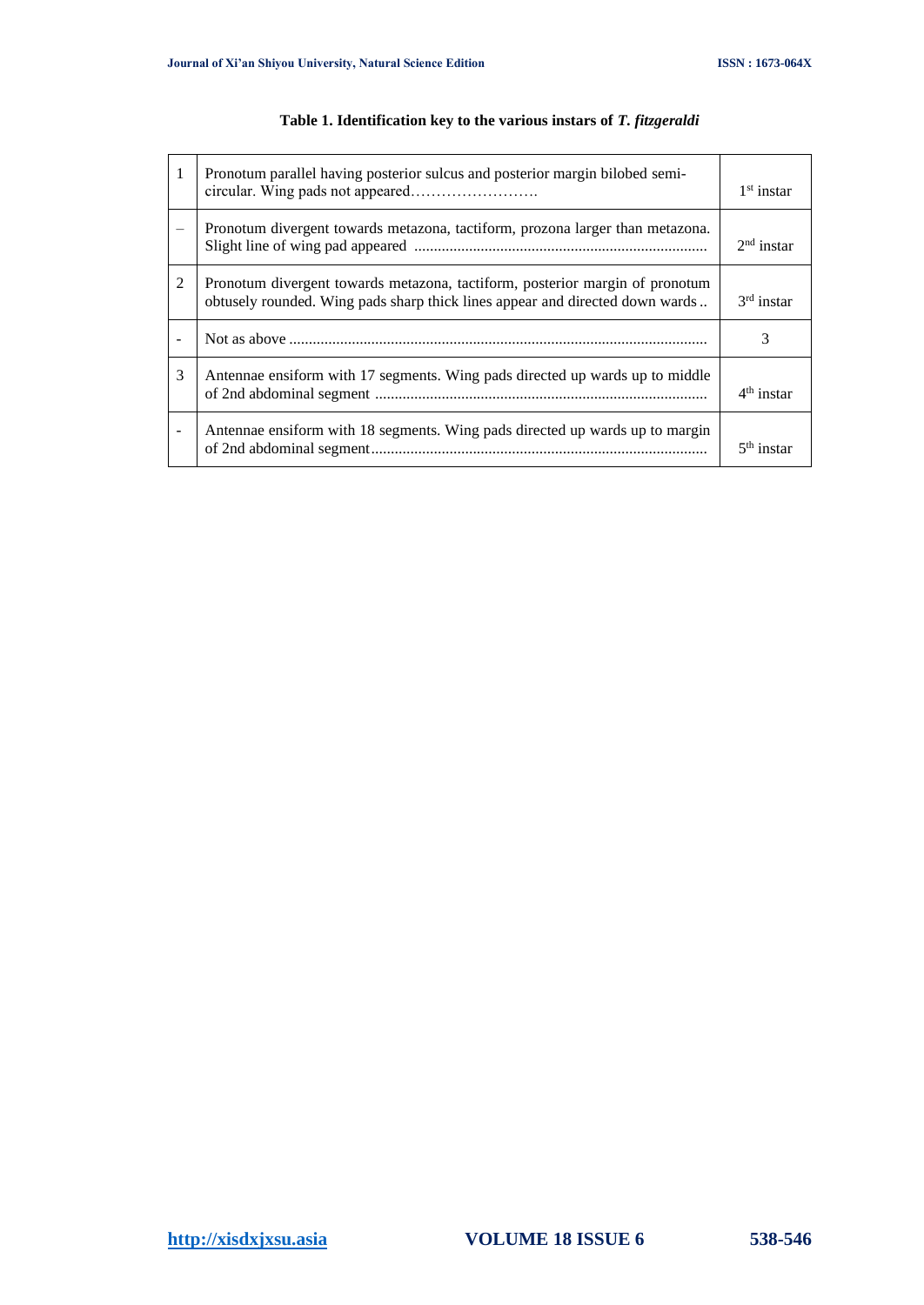# **Table 2: Measurements of various body parts of** *T. fitzgeraldi*

|                             | <b>Developmental stages</b><br>$(n=10)$ |                           |                           |                           |                           |  |  |  |
|-----------------------------|-----------------------------------------|---------------------------|---------------------------|---------------------------|---------------------------|--|--|--|
| <b>Body parameters (mm)</b> | $2nd$ Instar<br>$1st$ Instar            |                           | $3rd$ Instar              | 4 <sup>th</sup> Instar    | 5 <sup>th</sup> Instar    |  |  |  |
|                             | $Mean \pm SD$<br>$(n=10)$               | $Mean \pm SD$<br>$(n=10)$ | $Mean \pm SD$<br>$(n=10)$ | $Mean \pm SD$<br>$(n=10)$ | $Mean \pm SD$<br>$(n=10)$ |  |  |  |
| Antennal segments           | $11.0 \pm 0.3$                          | $14.2 \pm 0.32$           | $16.0 \pm 0.32$           | $19.4 \pm 1.02$           | $20.6 \pm 0.8$            |  |  |  |
| Antennal length             | $2.9 \pm 0.3$                           | $5.99 \pm 0.30$           | $7.32 \pm 0.14$           | $9.95 \pm 0.62$           | $12.06 \pm 0.82$          |  |  |  |
| Length of pronotum          | $1.62 \pm 0.7$                          | $3.42 \pm 0.16$           | $7.52 \pm 0.62$           | $10.82 \pm 0.62$          | $13.05 \pm 0.62$          |  |  |  |
| Length of femur             | $10.8 + 0.62$                           | $11+0.62$                 | $11.98 \pm 0.72$          | $12.73 \pm 0.62$          | $13.87 \pm 0.7$           |  |  |  |
| Length of tibia             | $9.58 \pm 0.92$                         | $10.23 \pm 0.8$           | $11.23 \pm 0.3$           | $12.3 \pm 1.23$           | $13.05 \pm 0.52$          |  |  |  |
| Length of supra-anal plate  | $2.0 \pm 0.30$                          | $2.3 \pm 0.2$             | $2.53 \pm 0.13$           | $3.2 \pm 0.3$             | $4.20 \pm 0.2$            |  |  |  |
| Total body length           | $14.2 \pm 0.72$                         | $15.9 \pm 2.32$           | $17.62 \pm 2.32$          | $19.03 \pm 0.32$          | $21. \pm 0.32$            |  |  |  |

**[http://xisdxjxsu.asia](http://xisdxjxsu.asia/) VOLUME 18 ISSUE 6 538-546**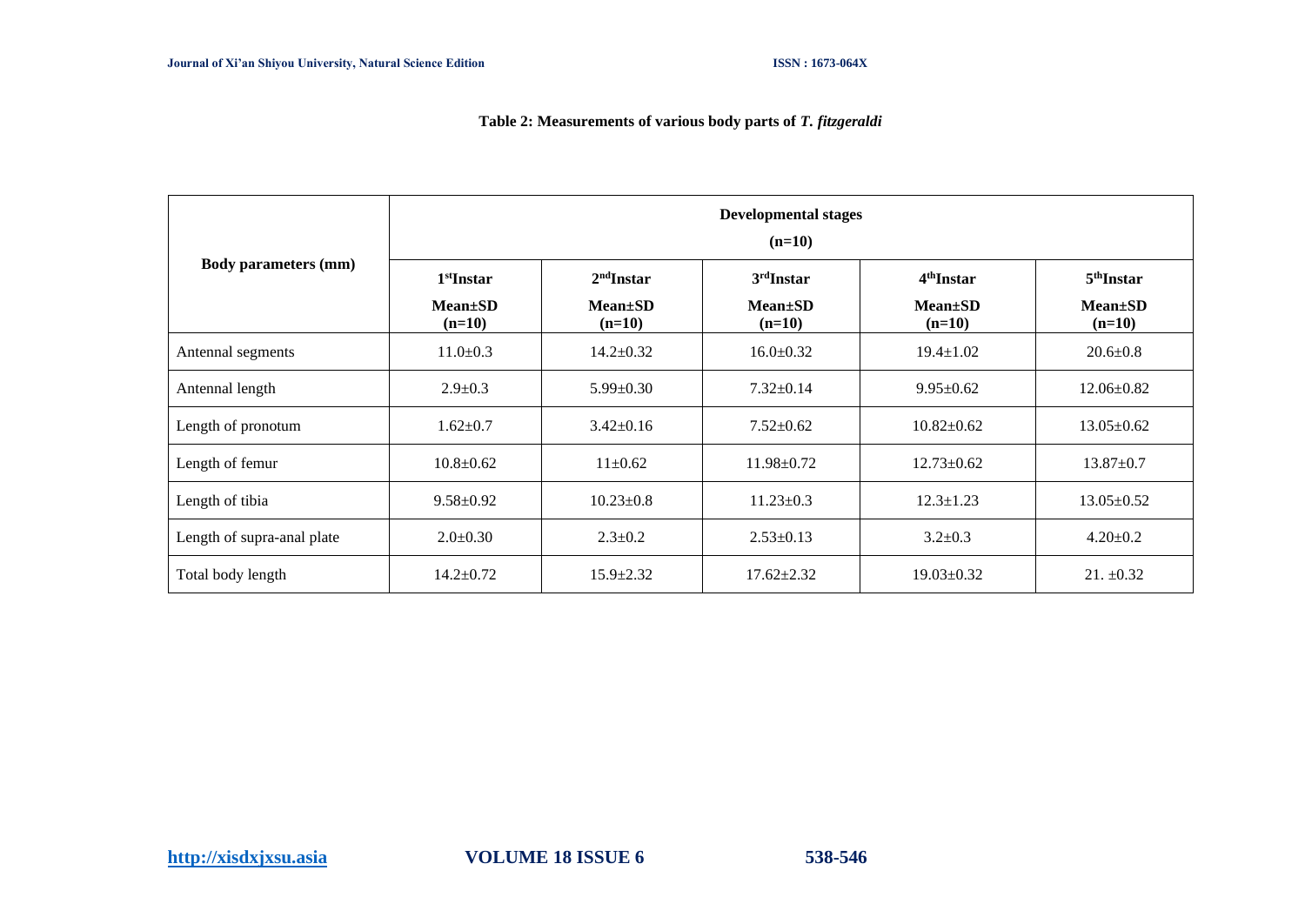|               | <b>Developmental stages</b> |   |                |                |          |               |              |            |  |
|---------------|-----------------------------|---|----------------|----------------|----------|---------------|--------------|------------|--|
| <b>Months</b> | I                           | п | Ш              | IV             | $\bf{V}$ | <b>Adults</b> | <b>Total</b> | Percentage |  |
| January       | ۰                           | 3 | 7              | 5              | 9        | 7             | 31           | 5.1%       |  |
| February      | ۷                           | ۷ | $\overline{4}$ | $\overline{7}$ | 12       | 15            | 38           | 6.2%       |  |
| March         | $\overline{2}$              | 5 | 6              | 9              | 13       | 8             | 43           | 7.1%       |  |
| April         | $\overline{4}$              | 8 | 11             | $\overline{7}$ | 10       | 15            | 55           | 9.1%       |  |
| May           | 3                           | 5 | 8              | 13             | 14       | 23            | 66           | 10.6%      |  |
| June          | 5                           | 3 | 8              | 11             | 21       | 28            | 76           | 12.6 %     |  |
| July          | $\overline{\mathcal{A}}$    | 6 | 8              | 12             | 15       | 23            | 68           | 11.2%      |  |
| August        | 5                           | 3 | 5              | 11             | 17       | 15            | 56           | 9.2%       |  |
| September     | 3                           | 5 | 8              | 10             | 12       | 17            | 55           | 9.1%       |  |
| October       | 1                           | 2 | 5              | 7              | 14       | 20            | 49           | 8.1%       |  |
| November      | u                           | 1 | $\overline{4}$ | 5              | 11       | 15            | 36           | 7.1 %      |  |
| December      | ٠                           |   | $\dot{2}$      | 3              | 8        | 13            | 26           | 4.3%       |  |

**Table 3: Different stages of** *T.fitzgeraldi* **collected from field during various months of the year 2013-2017**

# IV. MATERIAL EXAMINED

Sindh: Khairpur; kingri 28.i.2013 17♂♂ 14♀♀ (Larik. S. A), Shikarpur; Mahmooda Bagh 16.ii.2014. 18 $\Im$  $20\sqrt{2}$  (Larik.S. A and Soomro.S), Khairpur; piryaloi 9.iii.2015.  $17\text{eV}$  26 $\text{eV}$  (Larik.S. A and Soomro.S), Sanghar, Khadero and Shahpur Chakar 21.iv.2015. 20♂♂ 35♀♀ (Larik. S.A), Hyderabad; Qasimabad 7.v.2016  $30\degree$   $36\degree$  (Riffat.S and Larik.S. A), Dadu: khairpur Nathan shah.20.vi. 2016. 26♂♂ 50♀♀ (Riffat.S and Soomro.S. A), Jamshoro; kotri 28.vii.2016. 28 $\Im$  $\Im$  40  $\Im$  Q (Riffat.S and Larik.S. A), the same but 28. viii.2016.  $10\text{eV}$  19  $\text{eV}$  (Riffat.S and Larik.S. A), Shaheed Banizir abad, Qazi Ahmed 5.ix.2016. 23♂♂ 32♀♀ (Soomro. S and Larik.S), the same but 6. x.2016. 9  $\textcircled{3}$  16  $\textcircled{2}$  (Riffat.S and Larik.S. A), Khairpur; Rani Pur. 20. Viii.2017. 5 3 ∂ 19 ♀♀ (Riffat. S and Soomro.S), same but 16. ix.2017. 9  $\Im$  $17$   $22$  (Riffat.S and Soomro.S. A), Jamshoro; Thano Boola khan. 5. x. 2017 11  $\Im$  13  $\Im$  (Riffat.S and Larik.S. A), Sanghar; Tando Adam 11. xi. 2017 16  $\Im$  $20 \n\textcircled{2} \n\textcircled{Riffat.S}$  and Wagan M.S) same but. 23. Xii. 2017 5 ♂♂ 21♀♀.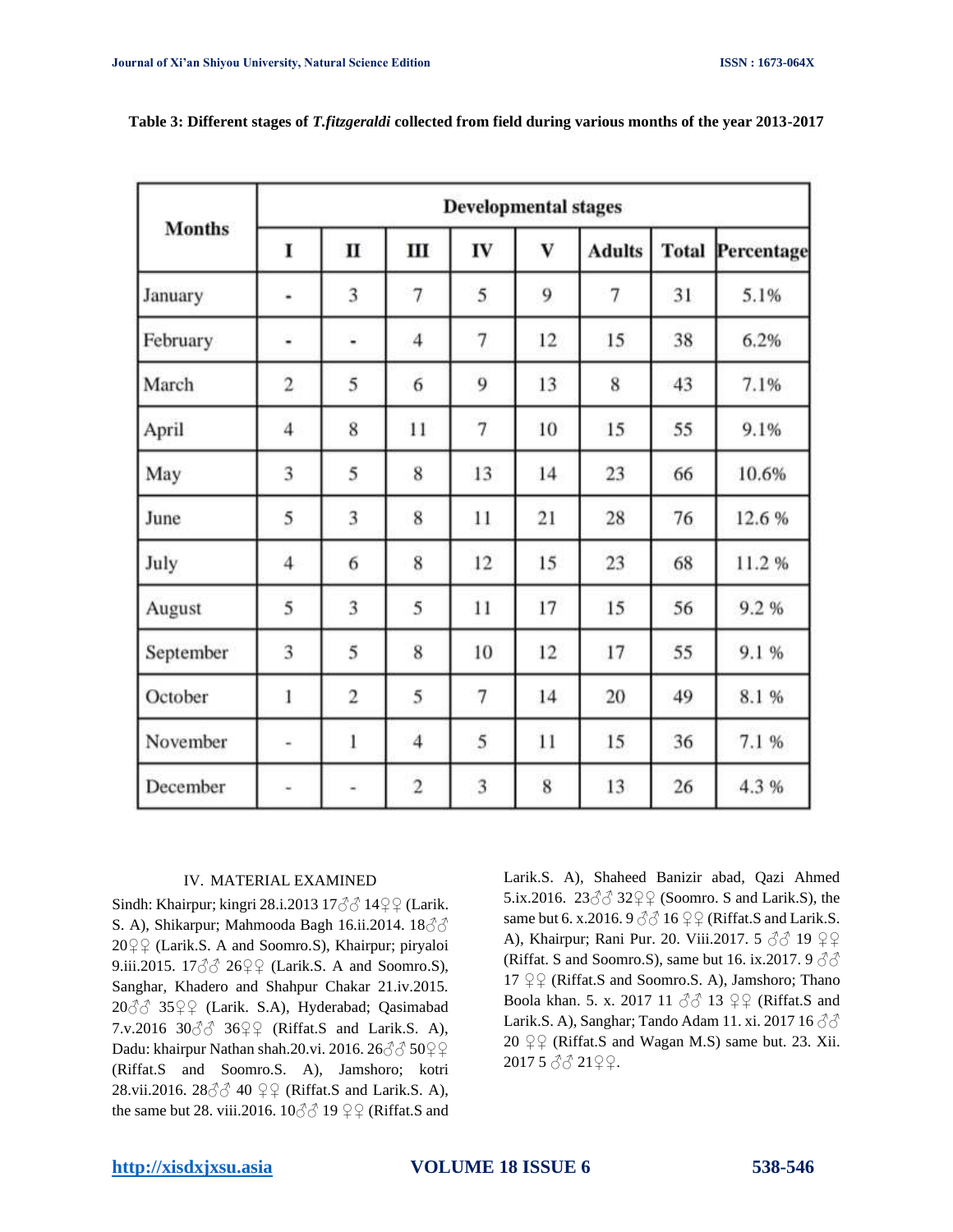# V. ECOLOGICAL ACCOUNT

*T. fitzgeraldi* is one of the most common species found all over the Sindh province. The emergence of instars of this species commonly occurs in (March to May) and late summer (September to November) so they are having biannual life. Sometimes due to diapause condition their hatching occurs very late, so they were found throughout the year upto December. Immatures of this species occur on vegetative fields as well as deserts and semi deserts fields. Due to their color with soft body and small size they were very difficult to capture or collect in the fields. Early hoppers feed on small grasses. After feeding they prefer to go under the shady places to avoid extreme temperature and protected from their natural enemies. As hoppers of this species feed about all types of crops so it is said to be the pest of all crops and cause huge damage.

#### VI. **CONCLUSION**

Immature stages of *T. fitzgeraldi* species are the phytophagous so it was immense need of time to know properly about their various instars stages along with their harmful nature and distribution. This study also contributed to explore the identification keys, digital images of instars and line drawing along with various instars. Moreover, keeping in mind the above fact about *T. fitzgeraldi* this research was conducted to study the immature stages along with their distribution, morphometry and ecology.

#### **ACKNOWLEDGMENT**

The authors are highly thankful to Mr. Raja Sohail Ahmed Larik PhD Scholar, Nanjng University of Science and Technology, 210094, P.R China for his constructive comments and English corrections.

#### **REFERENCES**

- [1] Lomer CJ, Bateman RP, Johnson DL, Langewald J, Thomas M .2001. Biological control of locusts and grasshoppers. Annual Review of Entomology 46: 667-701. [https://doi.org/10.1146/annurev. ento.46.1.667](https://doi.org/10.1146/annurev.%20ento.46.1.667)
- [2] Samiullah Soomro and Riffat Sultana. 2020. "Diversity with position of habitat of Pyrgomorphidae Brunner von Wattenwyl, 1874 (Orthoptera: Caelifera) from Khairpur, Sindh", International Journal of Current Research, 12, (07), 12647- 12650. DOI[: https://doi.org/10.24941/ijcr.39171.07.2020](https://doi.org/10.24941/ijcr.39171.07.2020)
- [3] Kirby, W.F., 1914. The Fauna of British India Including Ceylon and Burma-Orthoptera (Acrididae). Taylor and Francis, London, Pages: 276.
- [4] Bei-Bienko, G.Y. and L.L. Mishchenko, 1951. Locusts and Grasshoppers of USSR and Adjacent Countries. Monston Pulishers, Jerusalem, Israel, pp: 400.
- [5] Dirsh, V.M., 1965. The African Genera of Acridoidea. Cambridge Univ. Press, London, Pages: 579.
- [6] Ahmad, M.M., 1958. The acrididae of Lyallpur. M.Sc. Thesis, Punjab University, Lahore, Pakistan.
- [7] Hollis, D., 1970. A revision of the genus Tristria (Orthoptera: Acridoidea). J. Natural Hist., 4: 457-480.
- [8] Moeed, A., 1971. Key to the identification of grasshoppers belonging to family Tetrigidae and subfamilies Acridinae and Oedipodinae of Hyderabad and adjoining areas. Sindh Univ. Res., J., 5: 79-92.
- [9] Perwin, R., H. Ahmed and M. Ahmed, 1983. Seasonal incidence of grasshoppers in Karachi (Pakistan)on general vetables. Bull. Zool., 1: 67-77.
- [10] Samiullah Soomro, Riffat Sultana, Ahmed Ali Samejo, Mohan Lal. 2020.Past Outlook and Current Taxonomic Scenario of Genus Chrotogonus (Pyrgomorphidae: Orthoptera): A Review. International Journal of Zoology and Applied Biosciences. Volume 5, Issue 5, pp: 249-254,. Link: <https://www.ijzab.com/article/320>
- [11] Wagan, M.S., 1990. Grasshoppers (Acrididae) of Sindh. Pakistan Science, Foundation., Islamabad, Pakistan, pp: 110.
- [12] Mazhar, N., A. Suhail and M. Yousuf, 1993. Check list of the acrididae of the Punjab province. Pak. Entomol., 15: 9-12.
- [13] Jago, N.D., 1996. Song, sex and synonymy: The palaearctic genus *Acrida* Linnaeus (Orthoptera, Acrididae, Acridinae) and synonymy of the subfamily Truxalinae under the subfamily Acridinae. J. Orthoptera Res., 5: 125-129.
- [14] Suhail A, Khan H.A, Naeem-Ullah U and Arif M.J.2000. Taxonomic Studies of the Subfamilies Tropidopolinae and Truxalinae (Acrididae: Orthoptera) from Pakistan. Pakistan Journal of Biological Sciences 3 (6): 1069-1072.
- [15] Anjum S., N. M. Malik, and M. Yousf .1994.Taxonomic studies on Acridinae (Acrididae: Orthoptera) of the Punjab, Pakistan. Pakistan Entomologist 16 (1/2),55-58.
- [16] Riffat, S., & Wagan, M. S. 2012. Review of the genus *Hieroglyphus* Krauss 1877 (Hemiacridinae: Acrididae: Orthoptera) with description of one new species from Pakistan. Pakistan Journal of Zoology, 44(1), 43-51.
- [17] Larik S.A, Sultana R, Wagan M.S, Khatri I.2022. Study on the immature stages of *Truxalis eximia eximia* Eichwald, 1830 (Acrididae) from Sindh Pakistan. Journal of Xi'an Shiyou University (Natural Science Edition), vol. 18, issue 3, pp. 326- 333.
- [18] Riffat Sultana, Samiullah Soomro and Chuan Ma. 2022. Molecular Identification of *Chrotogonus* spp. (Pyrgomorphidae: Caelifera: Orthoptera). Pakistan J. Zool., vol. 54(4), pp 1931-1934, DOI: <https://dx.doi.org/10.17582/journal.pjz/20190826170812>
- [19] Key, K., 1930. Preliminary ecological notes on the Acridiinae of the Cape Peninsula. South Afr. J. Sci., 27: 406-413.